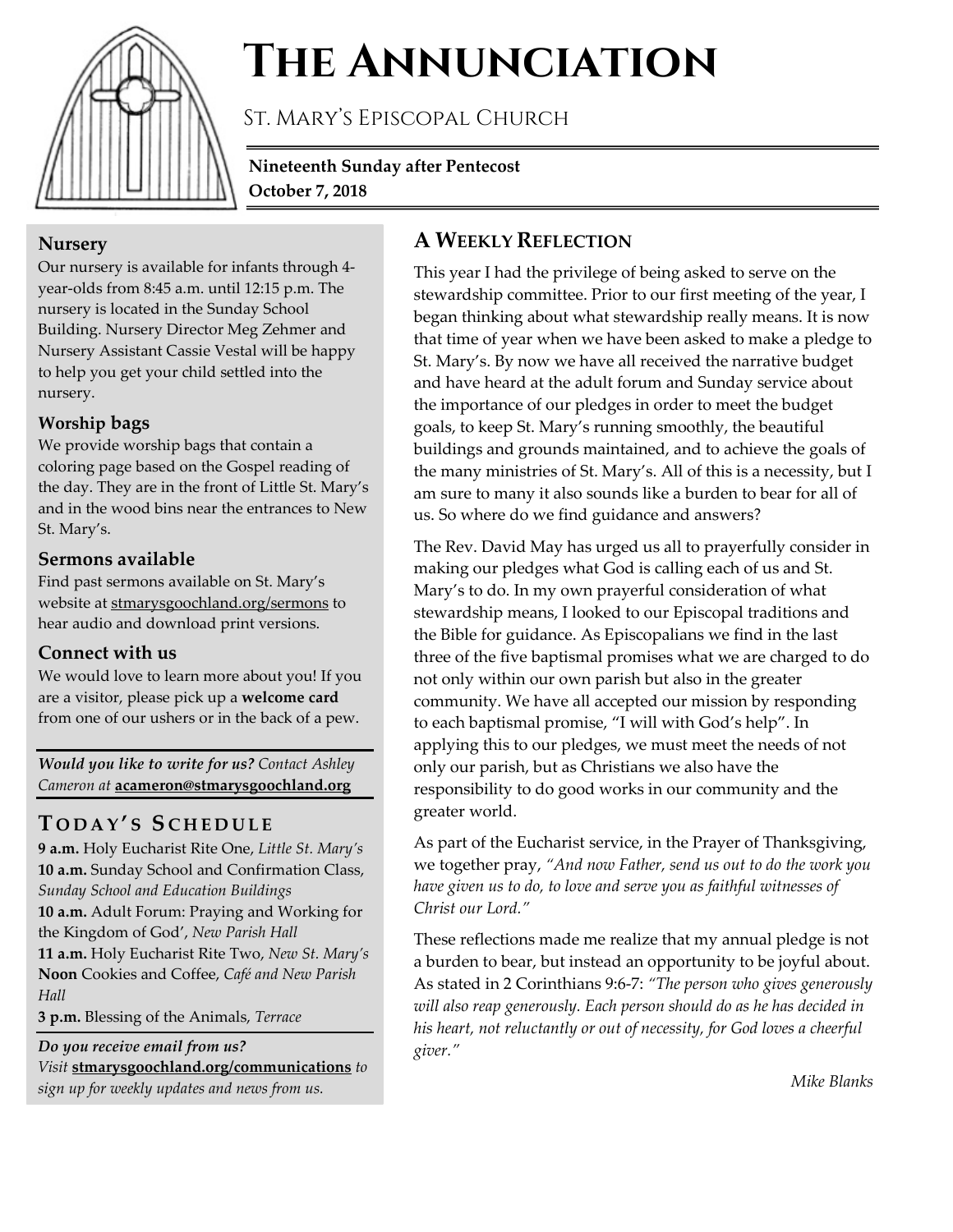**WELCOME!** Whether it is your first Sunday at St. Mary's, or your 401<sup>st</sup>, we're glad that you're with us. Please feel free to introduce yourself to a greeter, an usher, or one of our clergy, and **consider filling out a welcome card**. We invite you to join us on future **Sundays** at 9 a.m. for Eucharist or at 11 a.m. for Eucharist or Morning Prayer, on Wednesdays for **Noonday Prayer** at 12 p.m. in beautiful and quaint Little St. Mary's, for a **class** or **Bible study**, or for many of our other **fellowship** and **outreach** offerings. **Little St. Mary's** and **New St. Mary's** are also **open** Monday through Friday between 8:30 a.m. and 4:30 p.m. and available to you for prayer and reflection. See the back page to get a sense of what we have going on around St. Mary's.

# **PRAYING AND WORKING FOR THE KINGDOM OF GOD**

**This morning, St. Mary's is excited to welcome the Rev. Ben Campbell, an Episcopal priest and author of**  *Richmond's Unhealed History***.** Ben came to Richmond in 1970 and has lived in Church Hill since that time. He has ministered to three Episcopal churches and served as Communications Director and subsequently Program Director of the Episcopal Diocese of Virginia. He directed two non-profit corporations—the Richmond Urban Institute, and Home Base, Incorporated, a neighborhood-based low-income housing corporation. In 1987, he became Pastoral Director of Richmond Hill, an ecumenical Christian community and retreat center on Church Hill in Richmond. **Now, he is retired but still engaged in promoting and teaching spiritual guidance, Christian healing prayer, and social justice engagement.**

**Today and on Sunday, October 21 at 10 a.m.** in the New Parish Hall, he will lead a two-part forum titled **"Praying and Working for the Kingdom of God."** The Rev. Ben Campbell is a dynamic and engaging speaker, so please come out to hear him **inspire a conversation for us about the ways that God's coming Kingdom of peace and justice and mercy is already among us** as followers of Jesus in our words and through deeds.

# **WORSHIP**

**Blessing of the Animals is this afternoon at 3 p.m.!** We are not saying it will make your animals better or more wellbehaved…but it can't hurt. **Bring your animals** (dogs, cats, horses, goats, hermit crabs, chickens, lizards, birds, stuffed animals, etc…) to the Church Yard in front of New St. Mary's to be blessed. Stay for treats—for yourselves and your animals—on the Terrace afterward (in case of rain, we'll gather in New St. Mary's for the blessing and the New Parish Hall for treats). **Please be sure to secure your pet safely**, on a leash or in a proper carrying case.

Save the date for a service of **Choral Evensong on Sunday, October 28 at 5 p.m.** in New St. Mary's. The Adult Choir will offer music as part of this contemplative service of readings, prayer, and song. **Repertoire includes** the "Evening Service in A" by Stephen Caracciolo, Preces and Responses by Richard Ayleward, and music of Tallis, Rachmaninoff, and others.

#### **FELLOWSHIP**

**Seniors (well, adults of all ages) meet this week!** Join parishioners of all ages for an enjoyable time and lunch in the **New Parish Hall this Tuesday, October 9 at 12 p.m.** This month's speaker is **Executive Director of the Richmond Symphony, David J. L. Fisk.** He will focus on the many accomplishments of the 61-year-old symphony and its exciting upcoming events. **Suggested donation is \$5.**

Save the date for St. Mary's first delicious **Parish Breakfast for all ages of the program year! It is served next Sunday**, **October 14** beginning at 9:30 a.m. in the New Parish Hall. Service is rolling so come anytime between 9:30 and 10:30 a.m. **Suggested donation of \$4/person**, maximum of \$15/family. **Menu includes:** ham, scrambled eggs, cheese grits, "St. Mary's" cinnamon rolls, biscuits, and fresh fruit.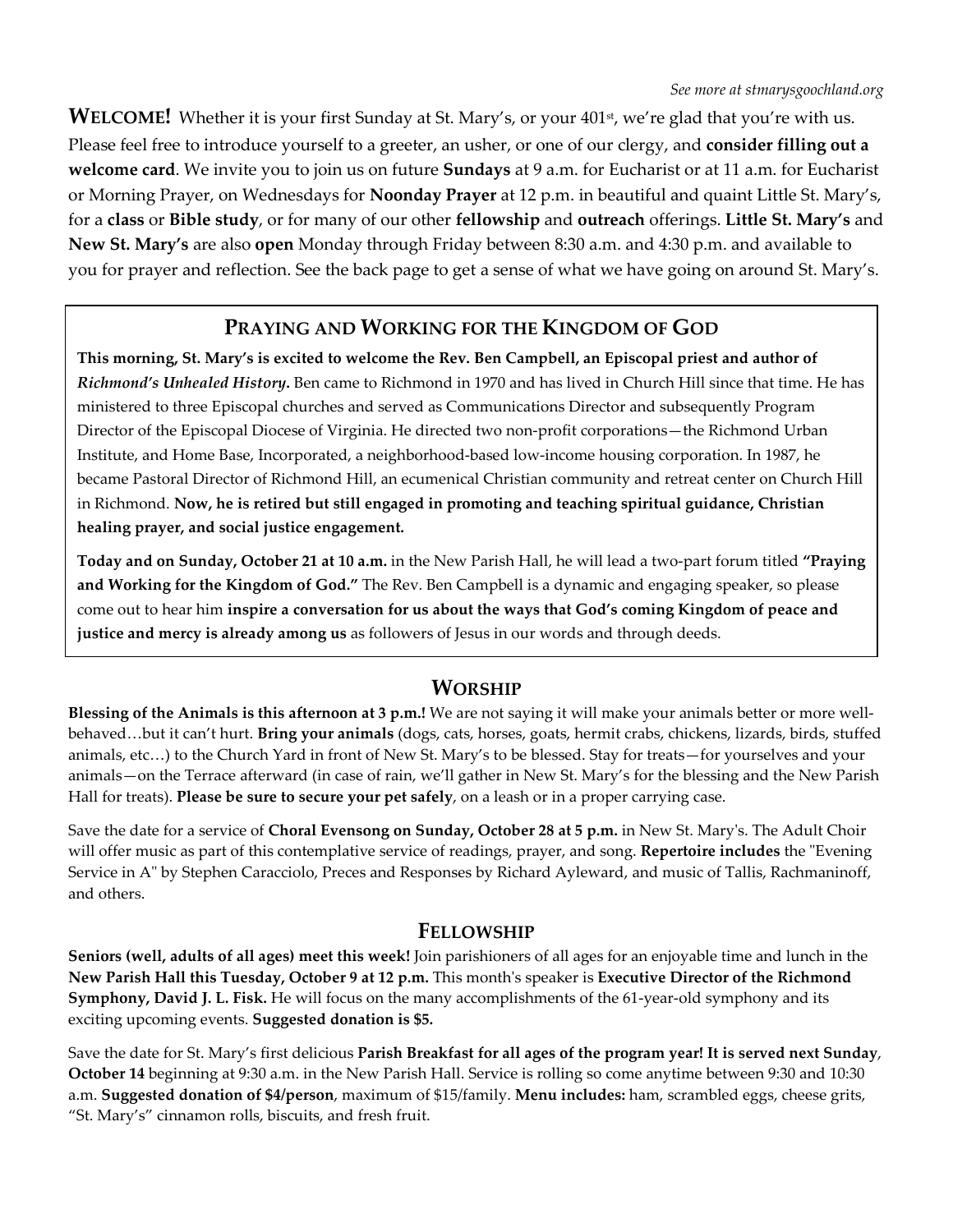#### **STEWARDSHIP**

**Annual Giving Campaign is in full swing!** If you haven't **picked up a pledge card or a Narrative Budget** they are available at the back of the church or by the bulletin board in the Café. **If you have any questions,** there is a "Pledging Frequently Asked Questions" information sheet on the website. Turn in your pledge cards by mail or by placing in the offertory **by November 18**. You can also pledge online at **stmarysgoochland.org/pledge**, email Mike Koschak at *mkoschak@stmarysgoochland.org* or call (804) 784-5678. Thank you!

# **PASTORAL CARE**

St. Mary's would like to be **prepared meet any needs that may arise on the campus.** We currently have one wheelchair but are looking for further donations. **Please look around your home** to see if you have a **spare walking cane, walker, stretcher, or crutches. If you are willing to donate,** please contact Elizabeth Baker at (804) 784-5678 or *ebaker@stmarysgoochland.org***.** 

# **SPIRITUAL FORMATION AND ADULT EDUCATION**

The **men's spiritual practice group** meets weekly **continuing this Tuesday, October 3 at 7:30 a.m.** in the Old Parish Hall. Led by Bob Hetherington, the gathering is an opportunity to deepen faith and is open to men of all ages.

**Women of all ages** are invited to a once-a-month book club in October. Each month they **discuss a different book** and how it relates to their own spirituality and day-to-day lives. **Save the date for Thursday, October 25 at 7:30 p.m.** and join them on Tracey Ragsdale's porch for a lively discussion of *The Turquoise Table.* **Pick up a copy for \$10 in the Café**.

# **CHILDREN AND YOUTH**

**Today we continue with Lego Sunday!** This morning the first and second grade Sunday School class meets in the block room to use our new **Lego building center**! Sunday School will use Legos throughout the year for kids to recreate Bible stories they have heard. **Check out their amazing, creative creations on the table in the Café area.**

**St. Mary's is looking for acolytes** through December! Acolytes play an important role in the worship and liturgy at St. Mary's. **The role invites any 6th grader or older to serve!** Please email **Elizabeth Baker** at *ebaker@stmarysgoochland.org* to sign up.

**Middle School Youth Group meets this Sunday, October 7 from 4:30-6:00 p.m.** at **BOOMERANG AIRSPORTS** (2015 Towne Center W Blvd, Richmond, VA, 23233). All 6th - 8th grade students join in for the ninja warrior course, trampolines, dodgeball, a high ropes course, and so much more. **The cost is \$25 per person**, but scholarships are always available. For further information, contact **Matt Rawls** at *mrawls@stmarysgoochland.org*.

**High School Youth Group meets from 6:30-7:30 p.m.** at **G-FORCE Karts** (4245 Carolina Avenue, Richmond, VA 23222)! **All 9th - 12th grade students,** join Matt for an excellent night of go-karts and laser tag. **The cost is \$30 per person,** but scholarships are always available. For further information, contact **Matt Rawls** at *mrawls@stmarysgoochland.org*.

The **PYM Senior High Shrine Mont Retreat** is coming up the first weekend in November! **November 2-4**, all **high school students** are invited to head up to the Shrine Mont Retreat Center. The weekend retreat is put on by the Parish Youth Ministry Committee - a group of 9th-12th grade students from around the diocese. **The cost is \$200 per student** (\$150 fee + \$50 for transportation/chaperones). The **deadline to sign up is Monday, October 29**. For more information, please contact Matt Rawls at *mrawls@stmarysgoochland.org*. If this cost presents a hardship, please feel free to be in touch with David May or Bob Hetherington.

# **OUTREACH**

**Please pick up a Goochland Cares grocery bag this morning.** They are **hanging outside the New Parish Hall and on the ends of the pews in New St. Mary's**. There is a list of needed items attached to each bag. **Please return by next Sunday, October 14.** Your donation makes a huge impact on the Goochland community that doesn't have easy access to large grocery stores.